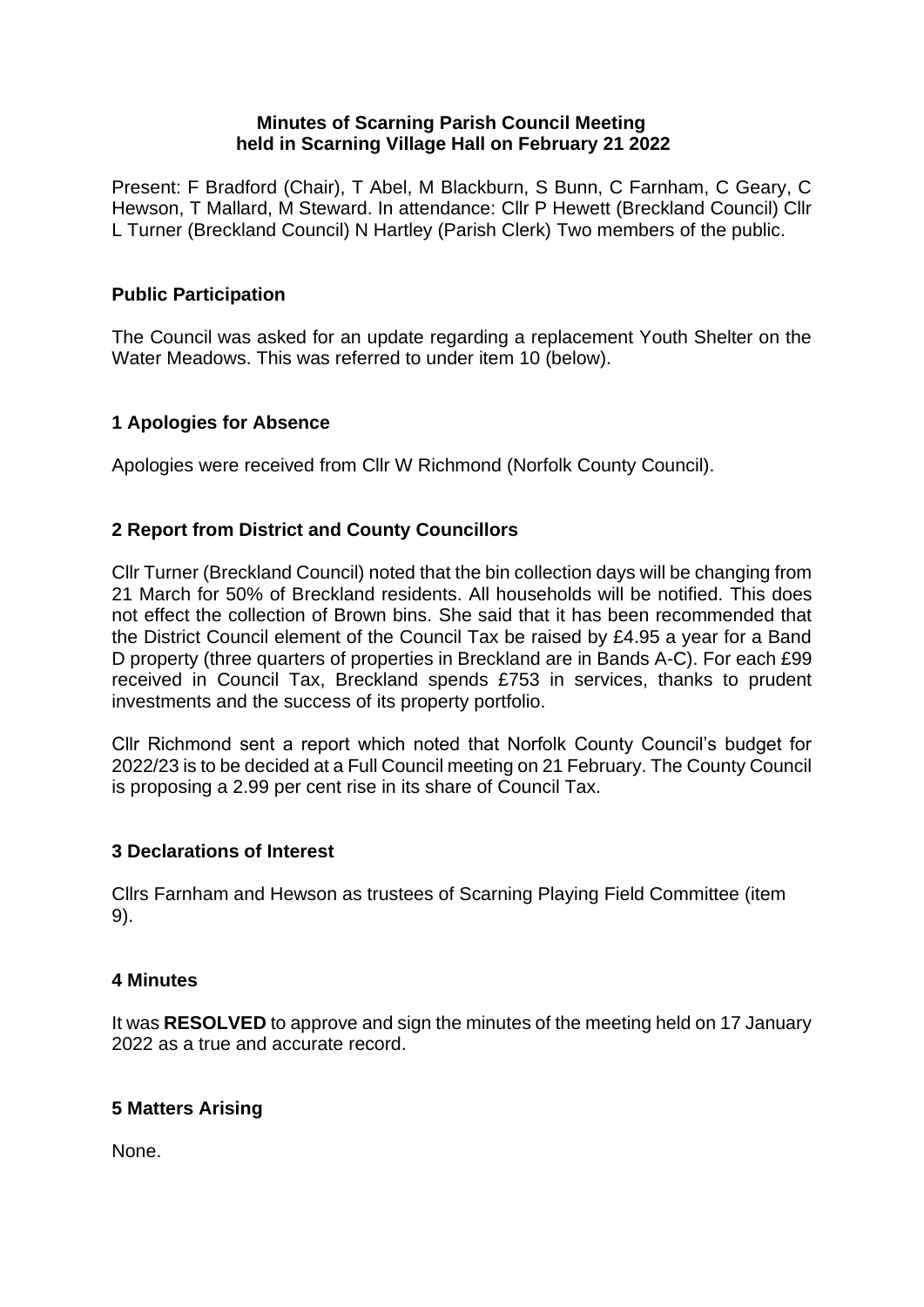## **6 Planning**

6.1 Applications considered:-

Berm House, Dereham Road 3PL/2022/0131/F Proposed detached retirement bungalow and garage infill plot on garden at side of existing property **No objection** 

White House Farm, Bradenham Lane 3PN/2022/0004/UV Prior approval for the change of use of Agricultural Buildings (Unit 3 and part change of use of Unit 2) to Class B8 (flexible commercial use) under Class R of Part 3, Schedule 2 of the Town and Country Planning (General Permitted Development) Order 2015 No objection

## **7 Finance**

7.1 The following payments were approved in accordance with the Budget:-

N Hartley, clerk's salary, £810.57

LogicRed, web, email and database hosting, £99

Mid Norfolk Conservation Volunteers, clearance of Meadows, £65

Norfolk Parish Training & Support, course for Steve Bunn, £36

N Hartley, reimbursement for colour and black ink to print the Beacon, £69.75

Dereham Cancer Care, charitable donation from advertising income in the Beacon newsletter, £12.50 (Section 137)

East Anglia Childrens Hospice, charitable donation from advertising income in the Beacon newsletter, £58.34 (Section 137)

Lilac, charitable donation from advertising income in the Beacon newsletter, £35.42 (Section 137)

St Martins, charitable donation from advertising income in the Beacon newsletter, £58.34 (Section 137)

Royal Hospital for Neuro-disability, charitable donation from advertising income in the Beacon newsletter, £58.34 (Section 137)

Papyrus, charitable donation from advertising income in the Beacon newsletter, £35.42 (Section 137)

The Samaritans, charitable donation from advertising income in the Beacon newsletter, £35.42 (Section 137)

Priscilla Bacon Lodge, charitable donation from advertising income in the Beacon newsletter, £35.42 (Section 137)

Leeway, charitable donation from advertising income in the Beacon newsletter, £35.42 (Section 137)

Mansfield Fencing, remove graffiti from information board, repairs to play tower and youth shelter, £135

N Power Business Solutions, street light unmetered supplies, £131.13 Skwegii, cleaning the Council's bus shelters, £150

7.2 The meeting received a report of actual expenditure to budgeted expenditure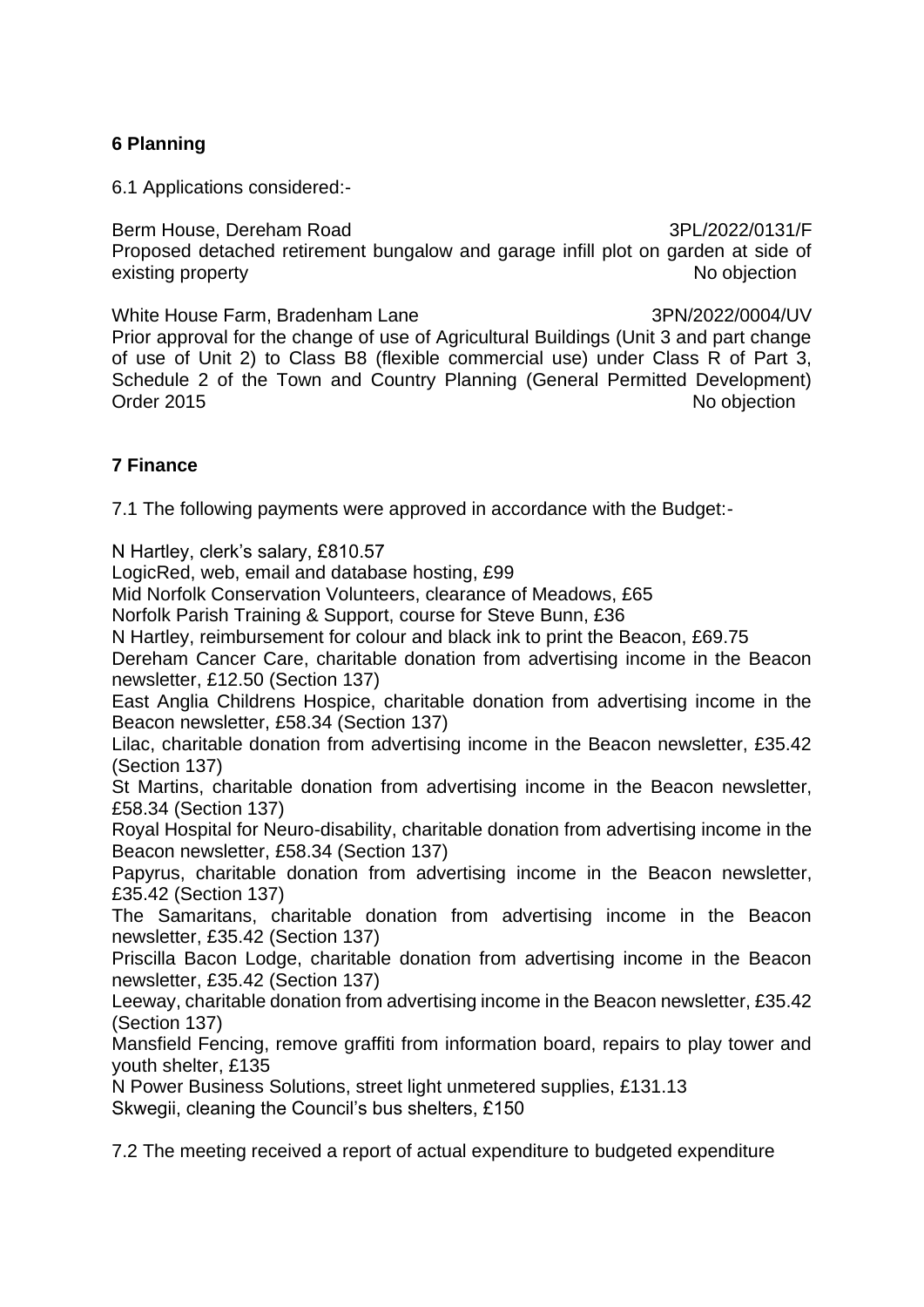## **8 Clerk's Report**

The meeting received the clerk's report. A copy of the report is attached to the minutes.

### **9 Terms of Reference between the Parish Council and Scarning Playing Field Committee**

The Council considered a Terms of Reference document between the Parish Council and Scarning Playing Field Committee. Cllr Hewson said the Playing Field Committee had agreed the document.

The Council considered a request from the Village Hall Trust to enlarge the Playing Field car park and install lights on the footpath from the car park to the Village Hall. It was **RESOLVED** to ask members of the Village Hall Trust and the Playing Field Committee to the Parish Council's March meeting to discuss the proposals.

#### **10 Lease of Scarning Water Meadows**

The Chair and the Clerk had attended a meeting with Breckland Council's Asset Managers, who intimated that the Council might not be complying with all its obligations under the terms of the lease and the Management Plan for the site. No specifics had been provided at the meeting. The Council requested these be emailed to it. The Council considered this email and noted that there remained a lack of specifics.

Cllr Hewett (Breckland Council) noted, and the Council agreed, that the Meadows site needs specialist management. The Clerk pointed out that the Management Plan Breckland Council is referring to is dated 2012 and that the current Plan was agreed in September 2020. Asset Management had been advised of this.

The Council is addressing the clearance of the ditches, but it was noted that the Council is not responsible for the maintenance of trees on the site.

It was **RESOLVED** to arrange a meeting with the Asset Managers regarding the Management Plan and to resolve anything that might be considered a breach of the lease. The Council would also like clarity regarding responsibility for the trees.

#### **11 Appointment of a contractor to cut Lucy's Meadow and the main meadows in 2022**

It was **RESOLVED** to hold this in abeyance until matters are resolved with Breckland Council.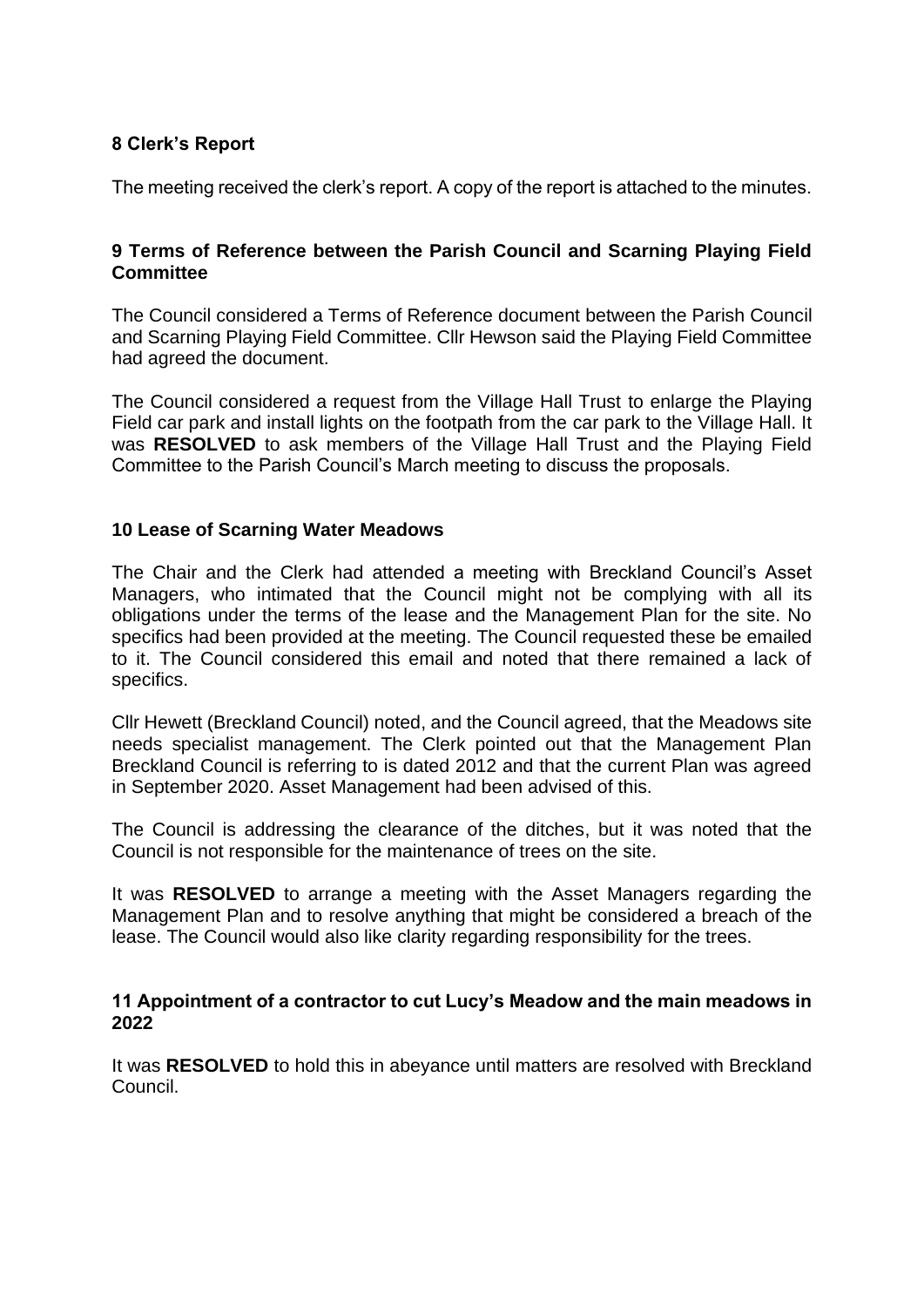## **12 Proposal for a bench on Dereham Road**

It was noted that there is no suitable location for a bench on Dereham Road and that there is already a bench at the beacon lay-by. It was **RESOLVED** not to install another bench.

### **13 Removal of Norfolk County Council signs from roads in the parish**

It was **RESOLVED** to ask Cllr Richmond (Norfolk County Council) for the signs to be removed and if it is permissible for the Parish Council to remove the signs

## **14 Proposal to cut the hedge on Dereham Road from Black Horse Close to the Beacon lay-by**

It was noted that Norfolk County Council is to resurface the footpath. It was **RESOLVED** to ask the County Council when this will be carried out so that the Parish Council can consider making an additional cut of the hedge.

#### **15 Proposal to widen the footpath on Dereham Road from Black Horse Close to the Beacon lay-by**

The cost of this proposal was noted. It was **RESOLVED** to ask Cllr Richmond (Norfolk County Council) if he has any funds he could put into this.

#### **16 Highway Surveyors Land at Chapel Lane**

The Council had offered the lease of the former Highway Surveyors Land at Chapel Lane to its current tenant at the increased rental of £100 pa. The tenant did not wish to continue with the lease. The current lease has expired.

Mr Page had expressed an interest in purchasing the land. The Council had resolved not to sell the land. It was **RESOLVED** to ask Mr Page if he wishes to lease the site and if not, the Council will leave it without a tenant. The Council amended the existing lease so that the tenant is responsible for maintaining the trees on the site bearing in mind that the Parish Council had recently had the trees surveyed and all works had been carried out in accordance with the survey.

#### **17 Speed Watch Group**

Cllr Geary advised that two speed watches have been carried out and a number of drivers were caught speeding. Cllr Hewson will move the SAM2 from its current location.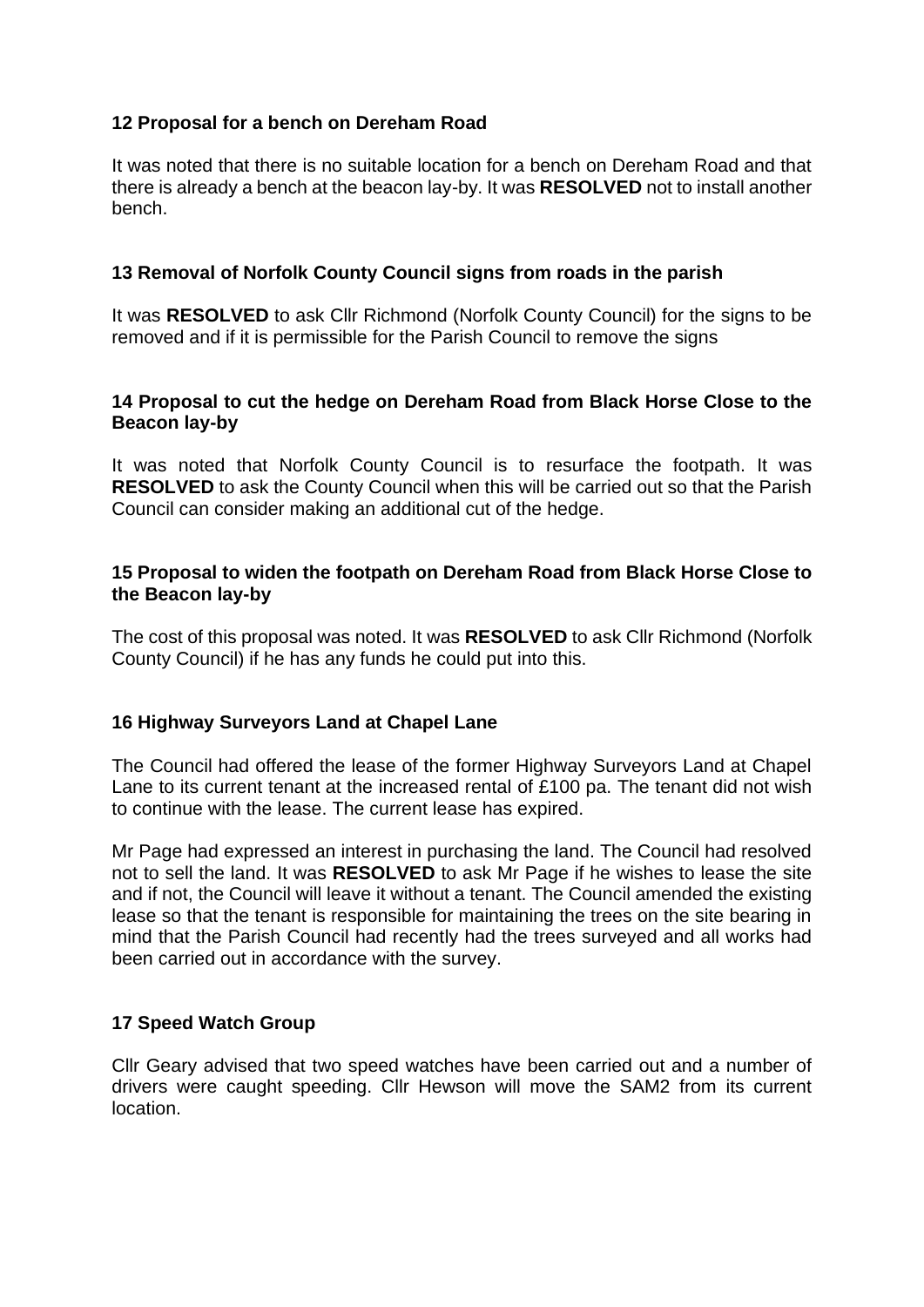### **18 Queen's Jubilee**

Cllr Mallard advised that she is unable to take the lead regarding the Jubilee celebrations due to family commitments. Cllrs Blackburn and Farnham offered to take over.

### **19 Proposal to Digitise Scarning: A Portrait of a Village**

Cllr Farnham noted the book is out of print and that he will contact Everetts to obtain a copy that can be put online.

## **20 Norwich Western Link Project Update**

Council members agreed to make individual comments.

#### **21 Flower Boxes**

A request was made for up to £25 to purchase more shrubs, primroses and daffodils for one of the Council's flower boxes. It was **RESOLVED** to approve this.

#### **22 Additional Matters**

It was noted that there is still flooding on the pavement outside 1 Hall Cottages. The clerk will contact Norfolk County Council.

The slip road off the A47 at Fen Road is continuing to flood. The clerk will contact Norfolk County Council.

The Council remains concerned about the dip in the road at Dereham Road/Chestnut Road. The kerbs are dropping. The clerk will contact Norfolk County Council again and will request the criteria in writing as to when this area is considered dangerous.

Cllr Abel will speak to the owners of the old garage site on Dereham Road regarding loose debris from the site.

The clerk will arrange for the dog bin on Dereham Road/Coach Lane to be emptied.

The street light at 6 Hall Cottages is out. The clerk will report.

#### **23 Items for inclusion in the next agenda**

A Youth Club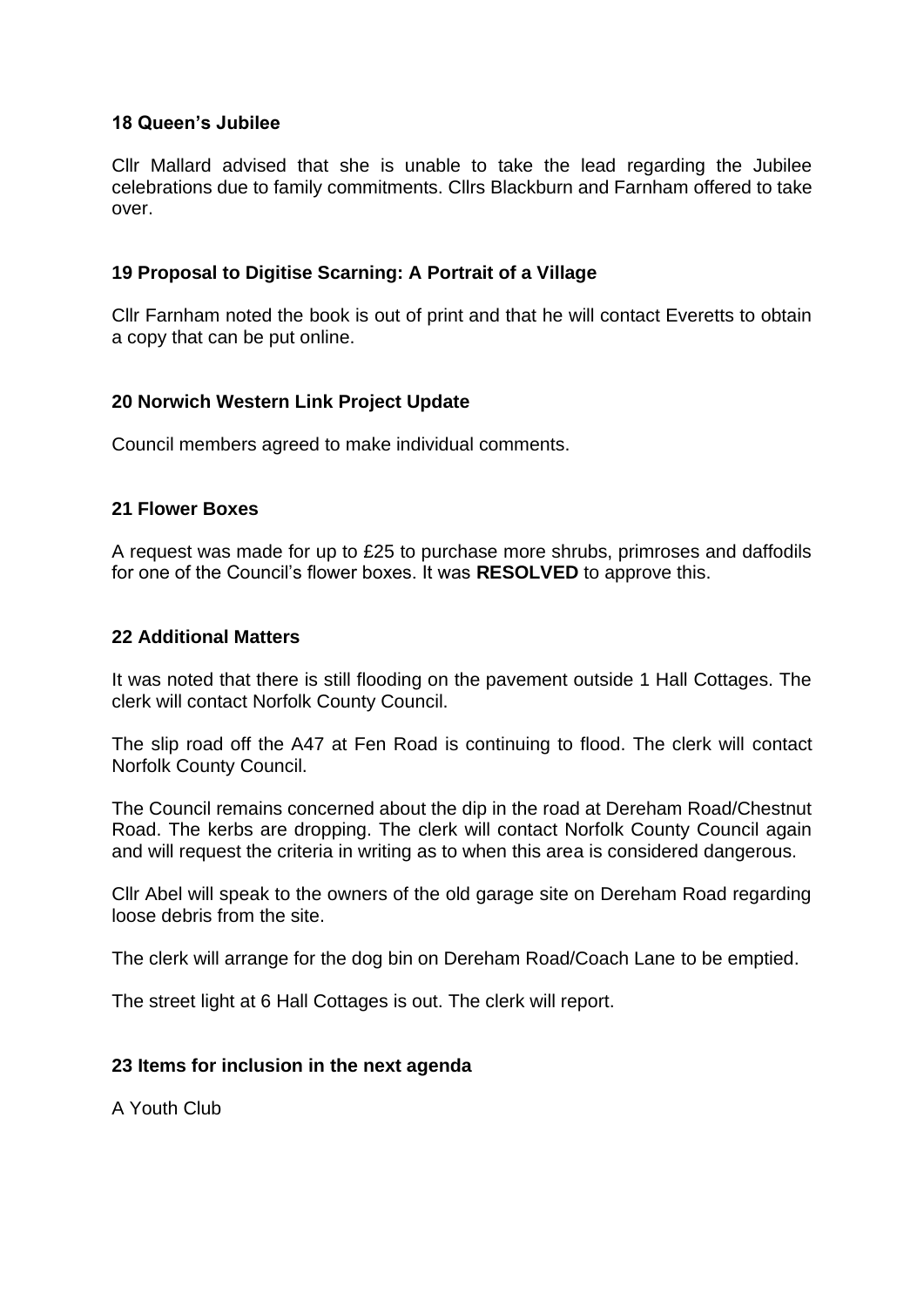# **24 Next Parish Council meeting**

The next meeting will be in the Village Hall at 7.30pm on March 21 2022.

There being no further business, the meeting was closed at 9.10pm.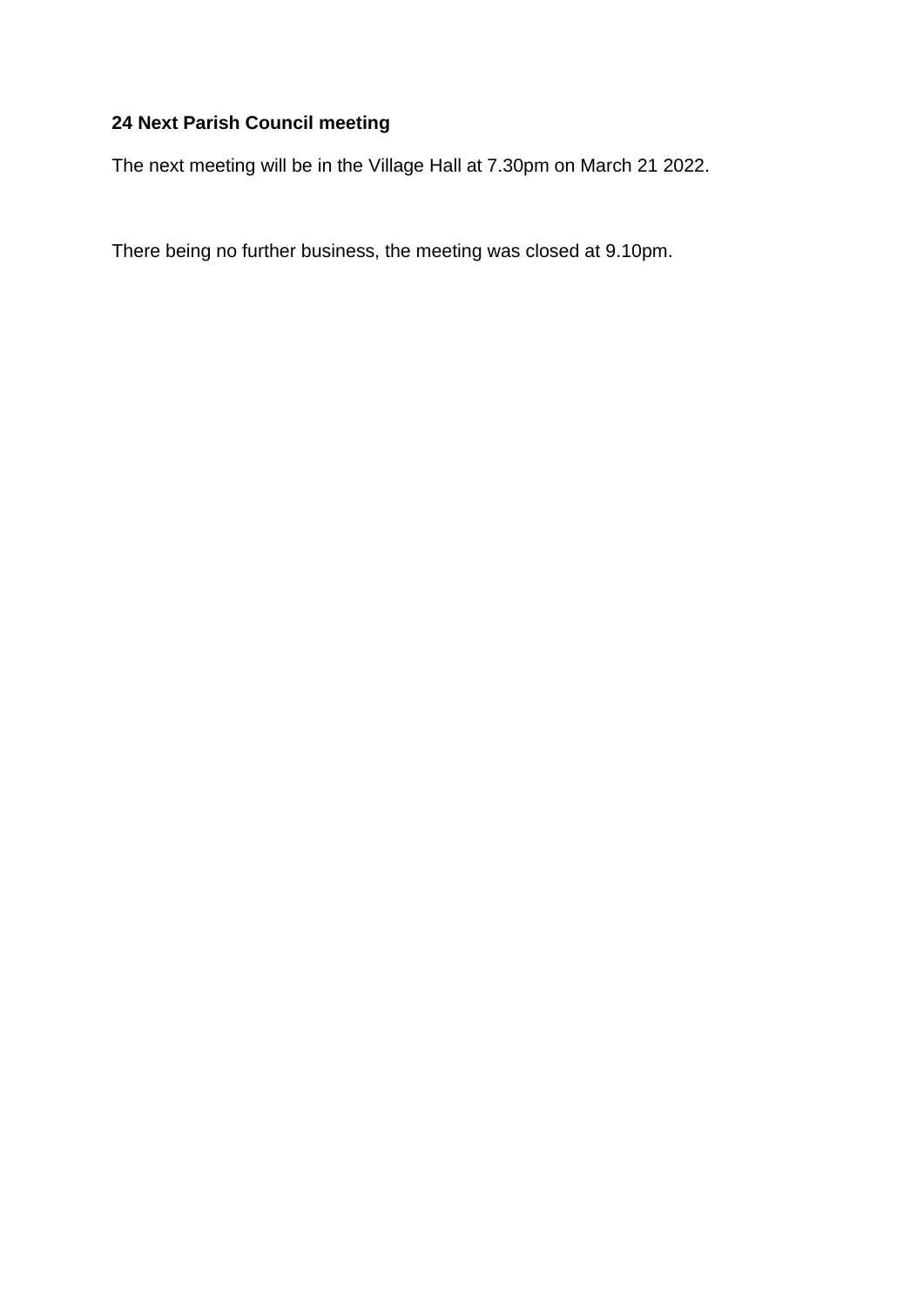# **Clerk's Report**

#### **Bus Shelters**

Skwegii has cleaned the shelter at Black Horse Close. The shelters either side of Dereham Road (near Chestnut Road) have been cleaned (see graffiti below).

#### **Deer Signs**

Norfolk County Council has agreed the location for two signs when exiting and entering the older part of the village. Am waiting for an installation date.

#### **Dereham Road/Hall Cottages**

Norfolk County Council has cleared the drains outside 1 Hall Cottages to help prevent flooding.

#### **Fen Road**

William Richmond met Norfolk County Council re plans to build up the bank at the junction of Fen Road and the Broadway. He may have an update.

#### **Footpath at Scarning Fen**

William Richmond met Norfolk County Council to review the work at the Stone Road entrance to the Fen footpath. He may have an update.

#### **Graffiti**

There is graffiti in several areas around Draytonhall lane and into Dereham. Some is on the Parish Council bus shelter at Dereham Road/Chestnut Road. I have asked Skwegii to remove when cleaning the shelter. There is graffiti on the Council bin by Ted Ellis play area. I have asked Tom Mansfield to remove.

#### **Highways Issues**

Norfolk County Council has agreed to take action re:-

'Pushing back' the hedge next to 1 Hall Cottages/Saints View on the Shipdham Lane side.

I am waiting to hear back from the County Council re the following:-